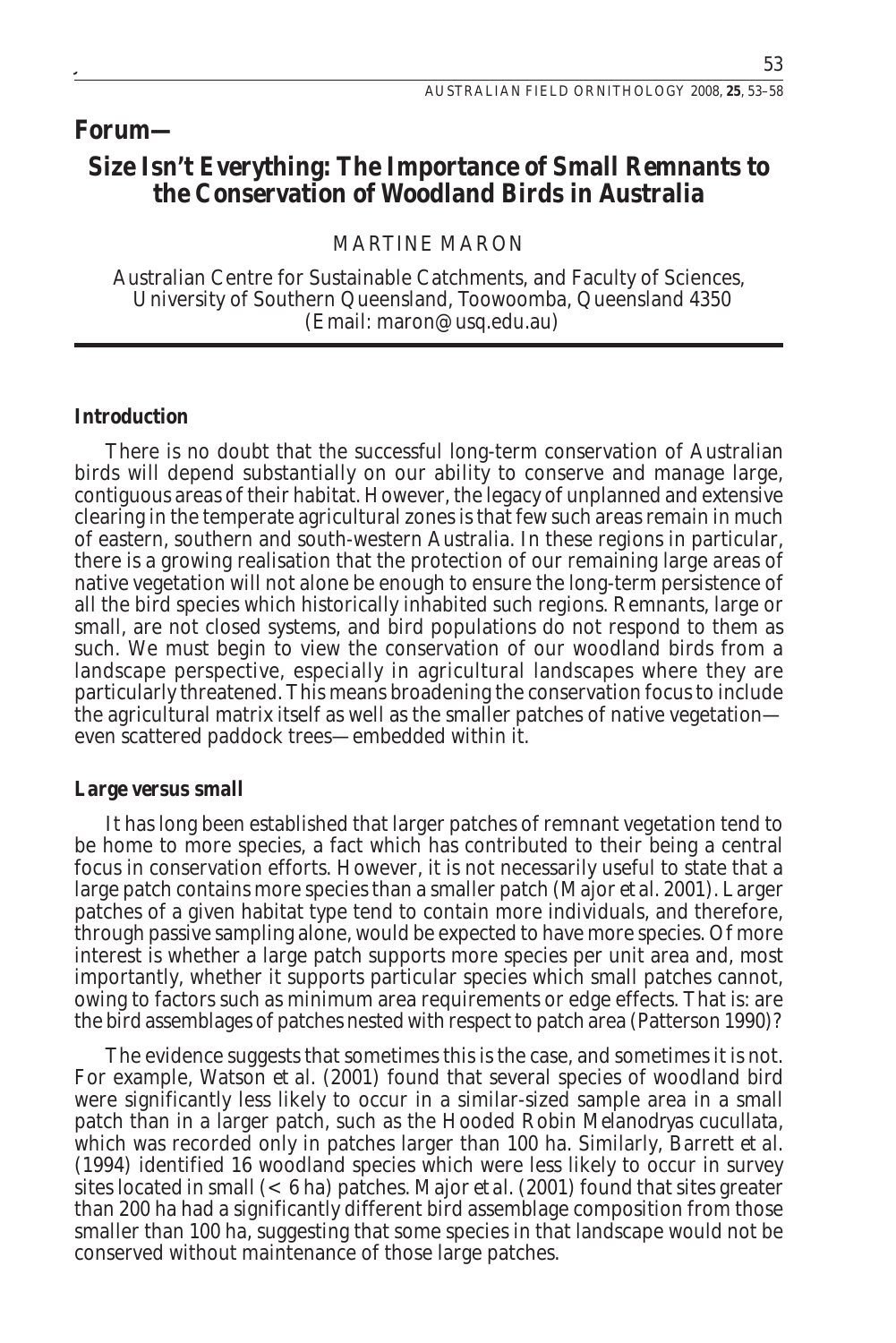On the other hand, Fischer & Lindenmayer (2002a), working in New South Wales (NSW) landscapes, found that when comparing similar-sized samples of the bird communities of different-sized patches, no species–area relationship was apparent, and that adding small patches first to a species-accumulation curve resulted in a similar rate of increase to adding large patches first. Indeed, even after excluding open-country species, several small patches contributed more species than an equivalent area of habitat contained in a few large patches. This result suggested that there were in fact several species which preferentially occupied smaller patches (Fischer & Lindenmayer 2002a). Remnant patches of Victorian box–ironbark forests tend to contain similar numbers of species per unit area regardless of patch area (Mac Nally *et al.* 2000), and Maron *et al.* (2004), in the Victorian Wimmera, found no effect of patch area on numbers of woodland birds recorded in 2-ha transects, as well as no evidence that nestedness correlated with patch area. Even the Hooded Robin was commonly found in patches of just a few hectares, in contrast with the strong area sensitivity reported in the NSW study by Watson *et al.* (2001).

#### **Native villains**

So it is important not to write off small patches simply because they are small—there are often other, more important factors which determine the value of a given remnant patch for a particular bird species. These might include the degree of patch–matrix contrast (Watson 2002), the amount and quality of resources contained within the patch (Zanette *et al.* 2000), and interspecific interactions (Piper & Catterall 2003). One of the strongest and most consistently reported ecological patterns in the local distributions of small passerine birds in eastern Australia is the reduction in diversity and abundance associated with occurrence of the native Noisy Miner *Manorina melanocephala*. Several studies have found the Noisy Miner to be the single greatest driver of bird community patterns, more influential than patch area, degree of isolation, disturbance and habitat structure *per se*, although occurrence of this species tends to be related to several of these factors (Grey *et al.* 1998; Major *et al.* 2001; Piper & Catterall 2003; Maron 2007). The Noisy Miner has been reported to prefer edge habitat, making the bird assemblages of smaller remnants particularly susceptible (Piper & Catterall 2003). However, small patches with a relatively intact shrub layer may escape domination by Noisy Miners, and can retain high small passerine species richness. In south-eastern Queensland, small sites  $(< 15$  ha) with a dense understorey of the introduced weed Lantana *Lantana camara* supported high richness of small birds, in comparison with both small and large sites with an open understorey, which were inhabited by Noisy Miners (Kath 2007). Noisy Miners also seem to require broad-leaved trees such as eucalypts, and so small remnants of Buloke *Allocasuarina luehmannii* woodland with few eucalypts were Noisy Miner-free and far richer in small passerines than larger eucalypt woodland remnants, despite their lack of a shrub layer (Maron 2007).

## **Valuable relicts**

Of course, in many landscapes, small patches are important simply because they make up such a large proportion of remaining vegetation. Throughout the temperate and subtropical agricultural regions of Australia, clearing of native vegetation has been catastrophic, often leaving no more than a few percent of original native vegetation in a region (Yates & Hobbs 1997). In the Holbrook region of NSW, more than half of the woody vegetation cover is made up of patches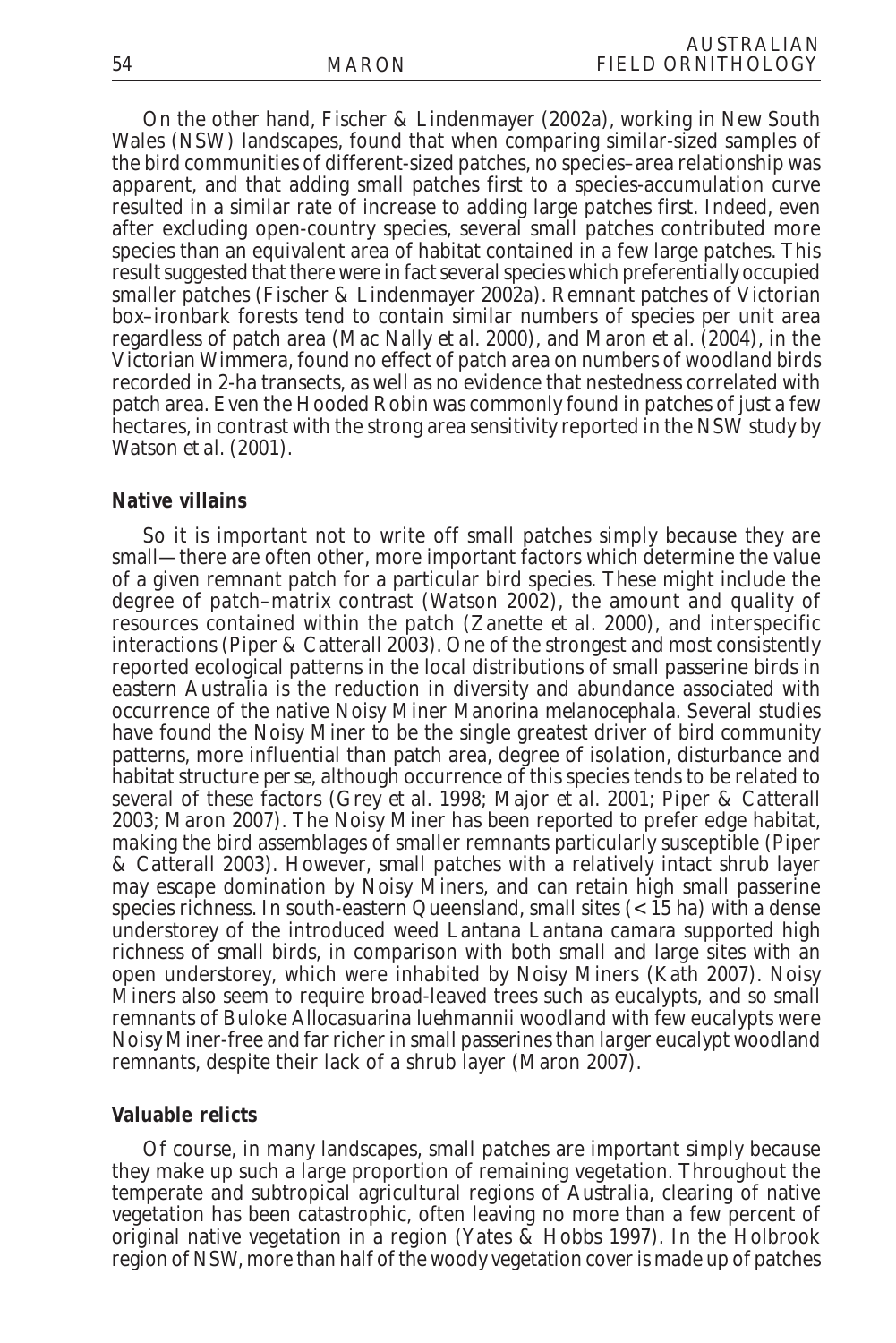<5 ha (Gibbons & Boak 2002). Recent work in Victoria has found that at a landscape scale, the total area of vegetation present in a landscape has far more influence on the landscape's bird community than whether it is configured as large or small patches (Radford *et al.* 2005; Radford & Bennett 2007).

Furthermore, in these highly fragmented landscapes that were cleared for agriculture, the vegetation was removed in a non-random fashion. The best soil was cleared first, and land left vegetated tended to be that which occurred on poorer, higher, rockier or sandier areas (Yates & Hobbs 1997; Major *et al.* 2001; Gibbons & Boak 2002). Where small woodland areas on the better soils were retained—for stock shelter, water reserves around dams, roadside strips, woodlots to provide firewood—they often represent some of the last relicts of that vegetation type.

Many of our forest and woodland birds depend on resources such as nectar which experience seasonal or even annual fluctuations in availability. Different woodland types provide nectar at different times of the year, and the preservation of this complementarity in resource production is of critical importance. The selective clearing of particular woodland types means that, in some areas, potentially important links in the temporal chain have been weakened, creating a potentially catastrophic bottleneck in resource availability at a regional level one which may become more severe under climate change. In many cases, therefore, small remnants of those selectively cleared woodlands may have disproportionately high value. For example, the once-extensive White Box *Eucalyptus albens* woodlands are among those that have been preferentially cleared throughout the inland slopes of NSW, with most remaining as scattered trees and small patches, yet they provide important habitat for nectarivorous birds such as the Regent Honeyeater *Anthochaera phrygia*, which tends to prefer more fertile sites (Menkhorst *et al.* 1999). In particular years, smaller remnants dominated by Grey Box *E. microcarpa* are preferentially used by overwintering Swift Parrots *Lathamus discolor* in the Victorian box–ironbark forest landscapes (Mac Nally & Horrocks 2000). Although our large reserves typically preserve examples of fairly low-productivity forest and woodland, the last vestiges of the woodlands of the most highly productive soils are less well protected.

## **Landscape values**

Several studies have suggested that rates of processes such as nest predation and parasitism tend to be increased near patch edges (Paton 1994). Since small patches may effectively be 'all edge', such patches might be more likely to act as 'sink' habitats. Yet although nest predation is often higher at habitat edges (Gardner 1998; Berry 2002), a review of rates of nest success found no difference between remnants and continuous habitat (Ford *et al.* 2001), and studies on artificial nests in urban areas have found that patch size had no effect on nest predation risk (Matthews *et al.* 1999; Piper & Catterall 2006).

The idea that patches of remnant vegetation in a landscape can be classified as either sources or sinks fails to account for another possibility. Many bird species probably do not perceive small patches as discrete units which end where the tree cover does. Rather, a suite of patches and the matrix surrounding them may form part of an extended territory, with spatial and temporal variations in habitat suitability (Fischer *et al.* 2004). A small patch may be an important augment to nearby larger patches, without necessarily acting as a population source in itself.

So the value of these small, scattered remnants is not restricted to the patch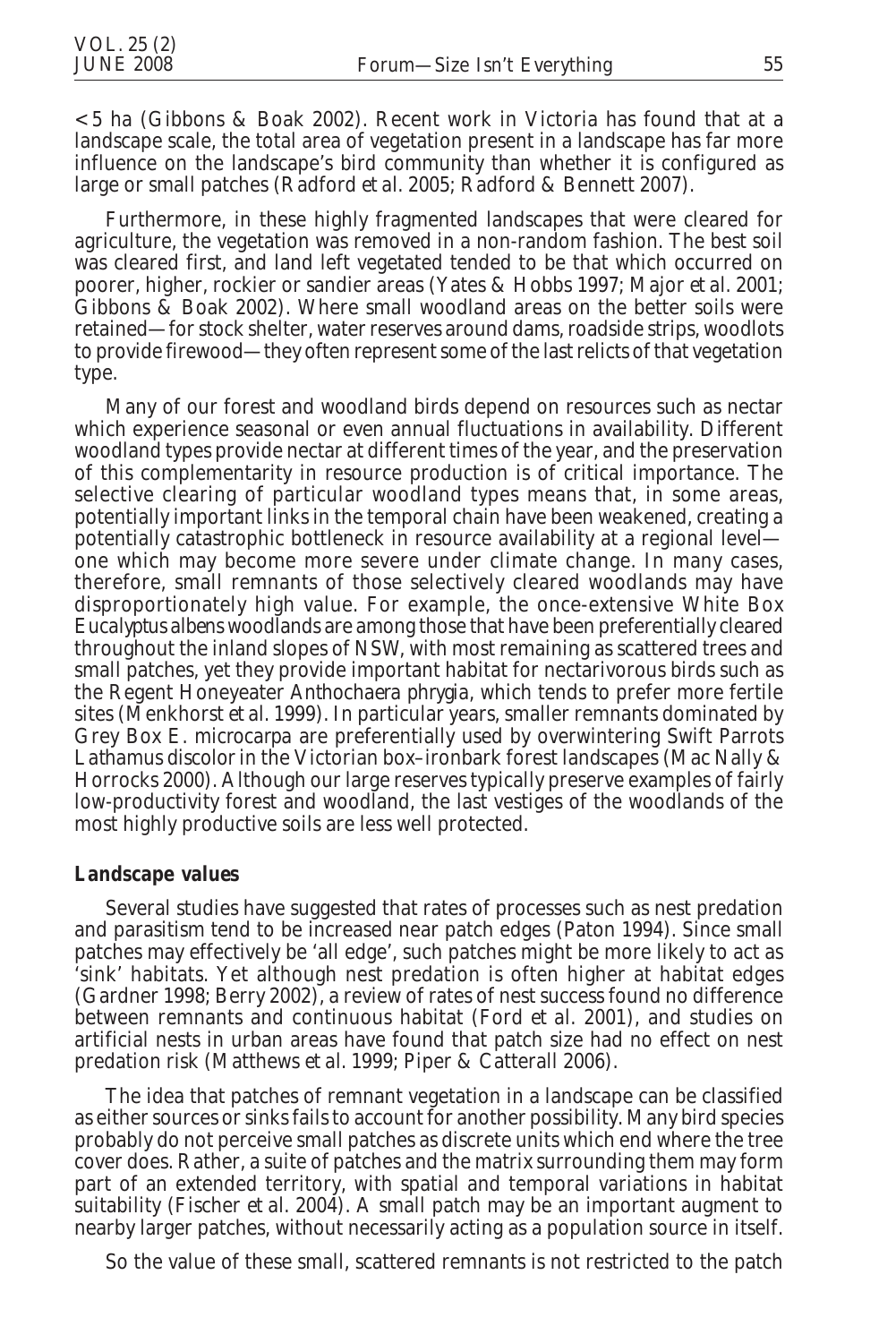itself—their value extends to the broader landscape. Many species which rely on woodland still forage well out into paddocks from remnants, yet remain within retreating distance of woody vegetation. Thus, the effective area of a remnant from the perspective of a bird is often greater than the area that humans perceive and researchers typically measure. Furthermore, landscape connectivity is enhanced by small remnants which can act as stepping stones. Even scattered paddock trees can act effectively to soften the matrix, potentially facilitating the movement of birds through otherwise inhospitable areas of cleared land (Fischer & Lindenmayer 2002b) and providing habitat in their own right (Fischer & Lindenmayer 2002c; Manning *et al.* 2004; Maron 2005). In the Victorian Wimmera, it is not unusual to see birds such as Diamond Firetails *Stagonopleura guttata* and Hooded Robins breeding in isolated patches of just a few hectares (in some cases, even in single paddock trees).

## **Inadequate protection**

Unfortunately, in most States these small remnants, potentially of critical importance in their own right and as part of the broader system of reserves, have inadequate legislative protection. Most Queensland remnant vegetation mapping, critical for the implementation of the native-vegetation clearing controls, has a minimum resolution of 5 ha (Neldner *et al.* 2005). In Victoria, applications to clear small areas of remnant vegetation are routinely granted.

As agriculture intensifies in many parts of Australia, there is increasing pressure for the removal of even the small amount of native vegetation that is left. Paddock trees and small patches are cleared or reduced in size to allow for the movement of ever-larger machinery (Maron & Fitzsimons 2007), and roadside strips are degraded through livestock grazing and the ploughing of firebreaks. In the longer term, few of these remnants are regenerating, and they will eventually drop out of our landscapes altogether without investment in their protection and enhancement.

There needs to be a greater focus on the important role played in the landscape by small patches and even paddock trees. In my experience, where landowners have become aware of the biodiversity significance of their small woodlots, many take a much greater interest in protecting what they have. Increasingly, much of the financial support for native-vegetation protection and enhancement on private land is provided through competitive schemes where landholders undertake to protect and manage a parcel of native vegetation on their property for a price they propose, and the funding body selects those bids deemed most competitive. Such programs tend to place relatively little value on smaller, more degraded remnants. However, such remnants are potentially where the greatest gains can be achieved through appropriate management agreements, as larger, more intact remnants tend to be so because they already are managed relatively sympathetically, and are also better protected under legislation.

Proper valuation of small remnants is especially important in heavily cleared landscapes which may be close to the threshold of 10% vegetation cover, below which landscape-level species richness declines sharply (Radford *et al.* 2005; Radford & Bennett 2007). A small remnant is disproportionately valuable to such landscapes compared with a similar-sized remnant in a well-vegetated landscape. Yet, typically, a small remnant in a heavily cleared landscape would be undervalued in most habitat assessments, which favourably weight less-isolated remnants (e.g. Habitat Hectares: Parkes *et al.* 2003). Although more isolated patches may support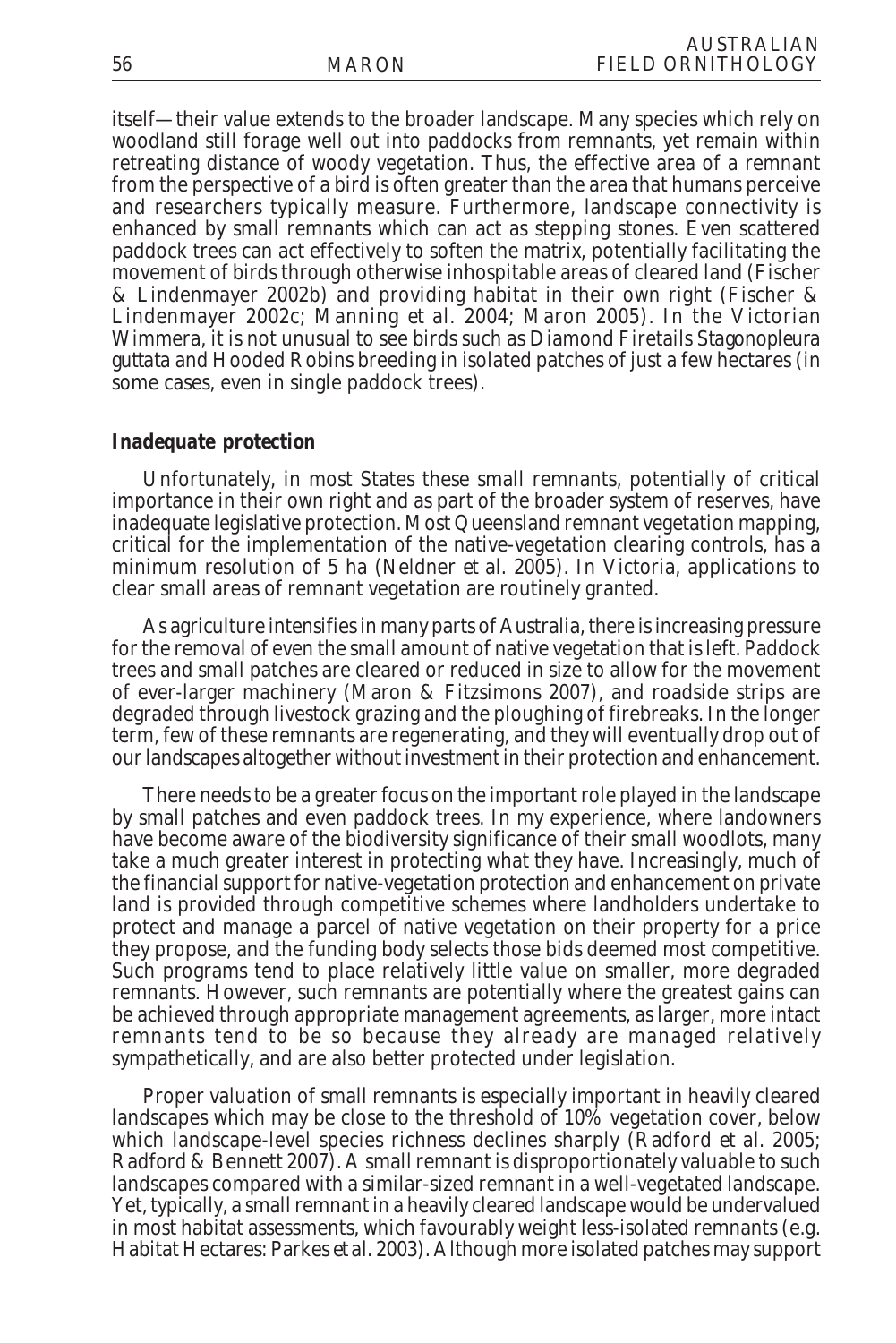fewer species than if they were surrounded by more vegetation cover, their contribution to the species richness of the landscape as a whole may be greater.

Although there are many landholders in agricultural regions who voluntarily forego short-term production benefits to protect habitat on their properties, we cannot expect them to shoulder the entire burden. Ideally, we need a combination of improved legislation which closes vegetation-clearing loopholes that are currently exploited by an unscrupulous minority, along with broader opportunities for incentives to provide additional vegetation-management services. The move towards long-term environmental stewardship agreements by the previous Federal Government provides an opportunity for enhancing conservation outcomes on private land. Such schemes should allow for compensation of landholders for costs of maintaining small patches in good condition, and modifying land-management practices in production-dominated parts of their properties to protect elements of matrix habitat, such as paddock trees.

At a time when we should be planning for increasing the amount of native vegetation in our most severely fragmented regions (Vesk & Mac Nally 2006), our small remnants of native vegetation are a valuable framework on which such largescale landscape-restoration programs can be built (Watson *et al.* 2001). Already we face potential extinction debts in many landscapes, and to reduce the severity of continuing population declines we must replace habitat. Instead we are on a trajectory of continuing net habitat loss. Should we lose our small remnants and paddock trees, the ecological dynamics of whole landscapes will be affected, potentially triggering a new wave of local extinctions of our woodland birds.

#### **Acknowledgements**

Thank you to Hugh Ford, Jim Radford and Stephen Debus for helpful comments on a draft of this paper, and to Alan Lill for suggesting the topic.

## **References**

- Barrett, G.W., Ford, H.A. & Recher, H.F. (1994), 'Conservation of woodland birds in a fragmented rural landscape', *Pacific Conservation Biology* **1**, 245–256.
- Berry, L. (2002), 'Predation rates of artificial nests in the edge and interior of a southern Victorian forest', *Wildlife Research* **<sup>29</sup>**, 341–345.
- Fischer, J. & Lindenmayer, D.B. (2002a), 'Small patches can be valuable for biodiversity conservation: Two case studies on birds in southeastern Australia', *Biological Conservation* **106**, 129–136.
- Fischer, J. & Lindenmayer, D.B. (2002b), 'The conservation value of paddock trees for birds in a variegated landscape in southern New South Wales. 2. Paddock trees as stepping stones,' *Biodiversity & Conservation* **11**, 833–849.
- Fischer, J. & Lindenmayer, D.B. (2002c), 'The conservation value of paddock trees for birds in a variegated landscape in southern New South Wales. 1. Species composition and site occupancy patterns', *Biodiversity & Conservation* **11**, 807–832.
- Fischer, J., Lindenmayer, D.B. & Fazey, I. (2004), 'Appreciating ecological complexity: Habitat contours as a conceptual landscape model', *Conservation Biology* **18**, 1245–1253.
- Ford, H.A., Barrett, G.W., Saunders, D.A. & Recher, H.F. (2001), 'Why have birds in the woodlands of southern Australia declined?', *Biological Conservation* **97**, 71–88.
- Gardner, J.L. (1998), 'Experimental evidence for edge-related predation in a fragmented agricultural landscape', *Australian Journal of Ecology* **23**, 311–321.
- Gibbons, P. & Boak, M. (2002), 'The value of paddock trees for regional conservation in an agricultural landscape', *Ecological Management & Restoration* **3**, 205–210.
- Grey, M.J., Clarke, M.F. & Loyn, R.H. (1998), 'Influence of the Noisy Miner *Manorina melanocephala* on avian diversity and abundance in remnant Grey Box woodland', *Pacific Conservation Biology* **4**, 55–69.